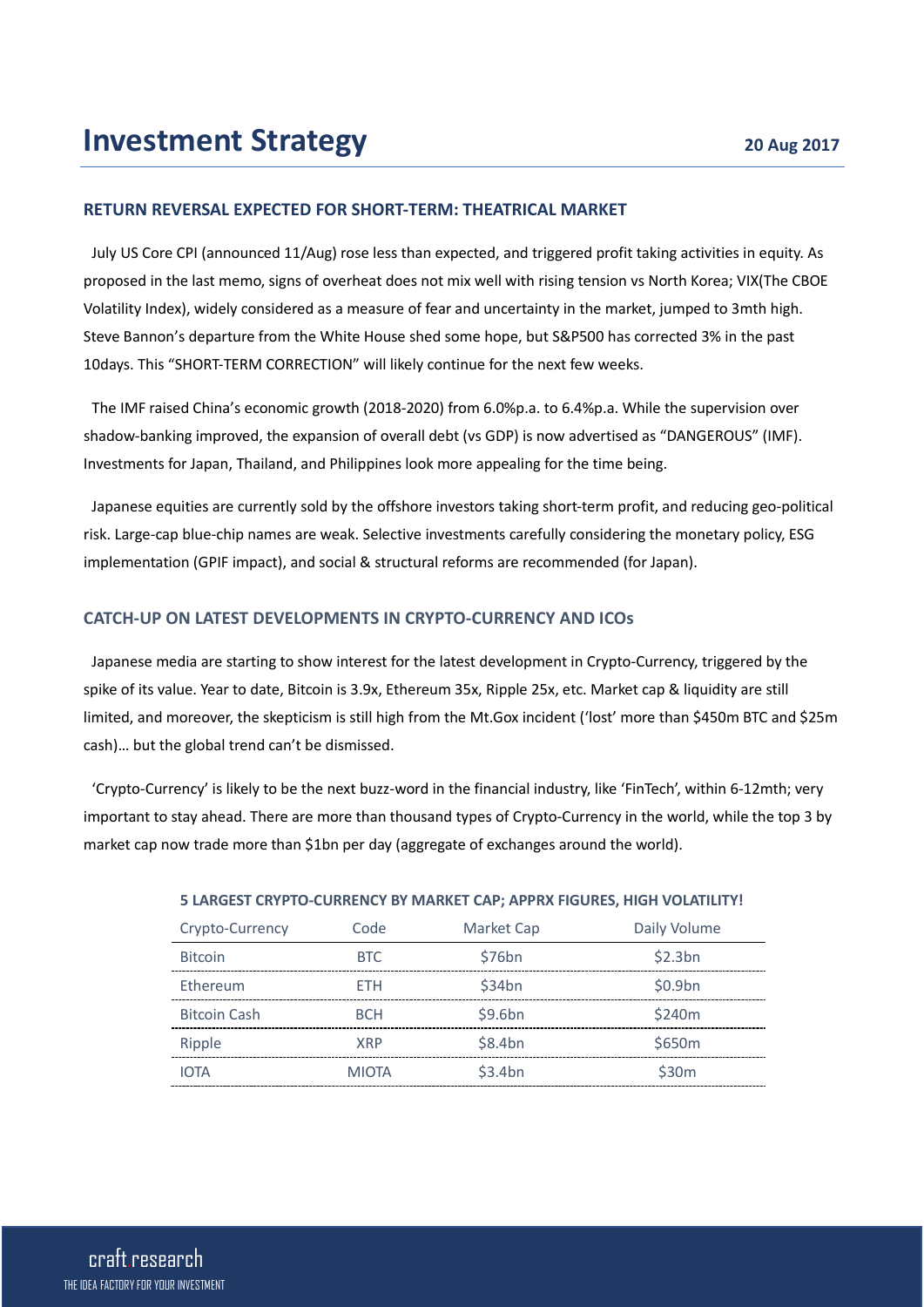Crypto-Currency exchanges and markets in Japan have continued with their effort to attract usage by retailers and private individuals. Major retailers such as Marui and BicCamera have begun to participate, and its organic demand expansion is promising. However, we have strong interest for the industry growth from following 3 different perspectives.

## **MAJOR FINANCIAL INSTITUTIONS TO PARTICIPATE IN CRYPTO-CURRENCY**

Global bulge-bracket financial institutions are currently considering its participation, while Japanese firms are of no exception. MUFG and MizuhoFG have disclosed to develop its own currency and/or consider the use of Ripple. Infrastructure development is expected to accelerate with participation of major financial institutions and regulators; promising the wide-spread growth of the industry.

# **THE RISE OF INSTITUTIONAL CRYPTO-CURRENCY INDUSTRY**

As global financial institutions begin to take part in crypto-currency and the industry infrastructure develop, each individual exchange & market place will be connected via "Global Markets" market makers. The new 'institutional' industry will begin to form, which will minimize the current huge risk factor 'liquidity'. Such institutional society is easy to develop in relatively short amount of time, leveraging the existing electronic infrastructure.

# **ICOs TO EXPAND**

ICO (Initial Coin Offering) is the new way to raise capital, showing rapid growth in the US this year. There have been 92 deals so far, which raised total of approx. \$1.4bn (as of 10/Aug). Investors will receive preferential service from these issuers through the crypto-currency usage, while many speculative investors participate also to target capital gain (as the result of whole industry growth).

As the country which pioneered to regulate Crypto-Currency, similar ICO trend will like pick-up from later this year. Organization COMSA(hosted by Tech Bureau Japan) announced to provide and ICO fund-raising platform, covering 'tokenization(like securitization)' of traditional assets, exchange functionality, legal counseling, and technology support. On 10/Aug, FISCO Crypto-Currency Exchange (Japanese financial information services company FISCO's subsidiary) issued an experimental bond in Bitcoin, invested by its own group company.

As global financial institutions begin to take part in crypto-currency and the industry infrastructure develop, each individual exchange & market place will be connected via "Global Markets" market makers. The new 'institutional' industry will begin to form, which will heal the current huge risk factor 'liquidity'. Such institutional society is easy to develop in relatively short amount of time, leveraging the existing electronic infrastructure.